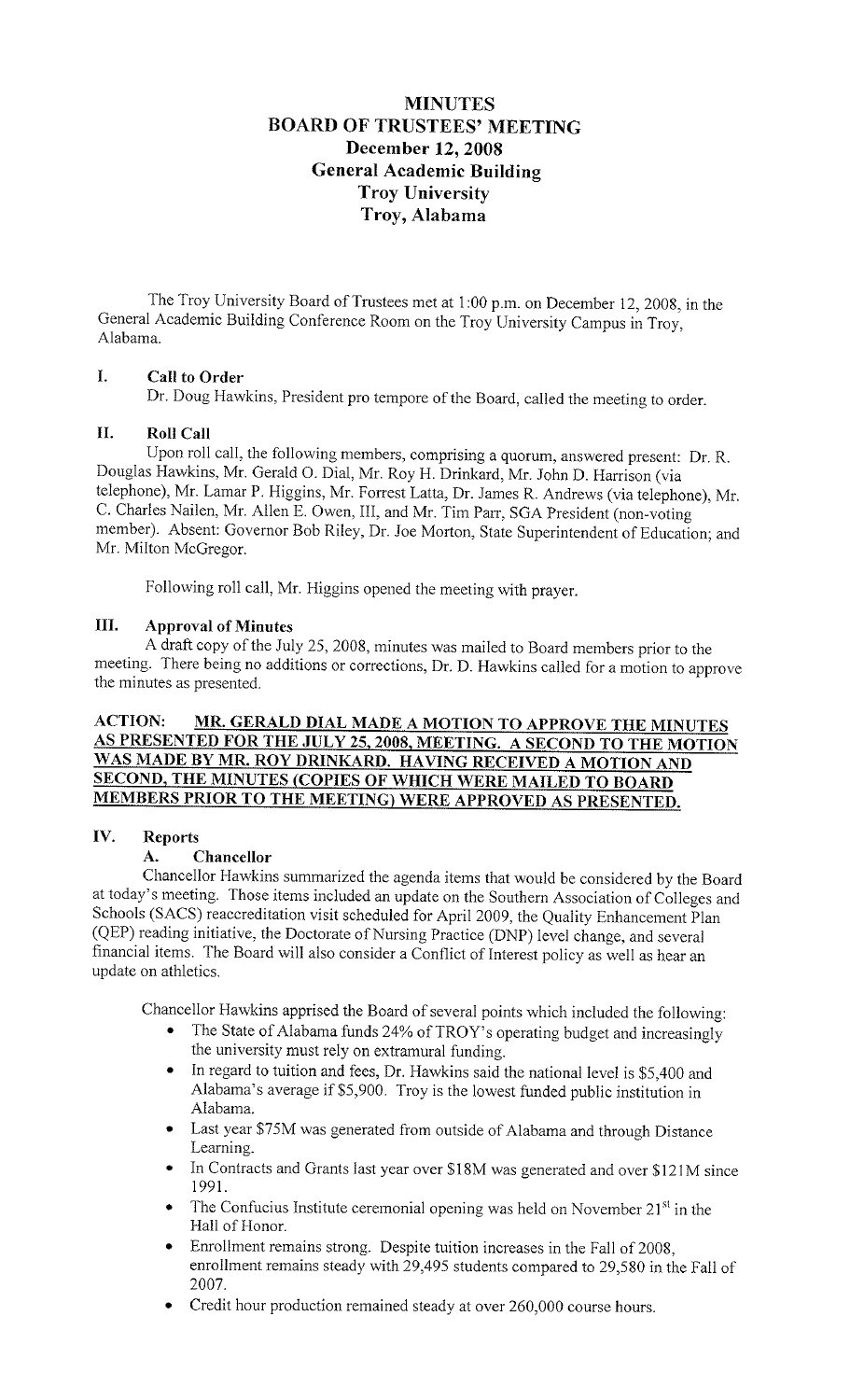- Enrollment growth continues on the Troy Campus at about 5.1%. eCampus at 100%; and Dothan Campus approximately 2.6%.
- An update was given on eConnections initiative. This is a program where Troy University is working with Alabama's two-year colleges to provide an opportunity to students who graduate from the two-year institutions to pursue a baccalaureate without leaving home. Dr. Hawkins thanked Mr. Drinkard for his involvement in bringing this initiative to this point.
- In regard to faculty salaries, Dr. Hawkins stated that the university's long-term goal is to raise salaries to the SE Regional average in order to be competitive.
- An update was given on the Doctorate of Nursing Practice (DNP) and Dr. Hawkins said a \$225K commitment has been made to the nursing program.
- It was noted that in January 2009 an orientation to the Southern Association of Colleges and Schools (SACS) site visit is scheduled in Atlanta with key SACS team members. The university's Quality Enhancement Plan is to be submitted to SACS in February and in December 2009 SACS will vote on reaffirmation. In January 2010 an additional SACS team will review the progress on the DNP. SACS site visits are scheduled to begin in February of 2009 at Vietnam and Malaysia and conclude in late April at the Troy Campus.
- As a point of pride, Troy University is the first university to receive the Alabama Quality Award (AQA). The AQA recognizes organizations which use effective productivity and quality improvement strategies. Some other winners have included Boeing, Lockheed Martin, and Air Force Missile Defense Office. The AQA is administered by the Alabama Productivity Center.
- Additional recognitions include the induction in late May of 2009 of Coach Larry Blakeney into the Alabama Sports Hall of Fame, Troy University being named as a "Best Buy" by [GetEducated.com](https://GetEducated.com), receipt of the Mark of Excellence Award from the Society of Professional Journalists Southeast Region, and the recognition of the TV station as most prestigious award for campus TV news.
- In governmental relations, the Trustee bill has been pre-filed for 2009 Legislative Session. The Council of Presidents adopted a UBR agreement recently to return to FY 08 funding levels plus mandated costs.
- An update was given on plans for a future arena.
- Future Board meetings have been set in 2009 for March 5-6 for the
- Joint Retreat with the Troy University Foundation, May 8, July 24, and November 21.
- In conclusion, Dr. Hawkins advised that the Troy Trojans will play in the New Orleans Bowl on December 21<sup>st</sup>.

## **B. Financial Report, Mr. Jim Bookout**

Before beginning his report, Mr. Bookout introduced and welcomed to the staff the University's new Controller, Ms. Tara Donaldson, who comes to Troy University from Central Alabama Community College.

Mr. Bookout's report covered the 2008 financial reports for year ending September 30, 2008; property acquisitions; and a budget reduction strategy. The financial statements included a condensed statement of net assets, revenues, and expenses. Mr. Bookout pointed out that the financial report presented today for the most recent fiscal year end is marked "draft" since it has not been audited by the State Examiner's office. In regard to total assets, Mr. Bookout stated that the university's total assets total \$314,870,829. In conclusion, Mr. Bookout gave a detailed comparison of revenues versus expenditures for 2008 and said overall it was a very good year.

Mr. Bookout highlighted several property acquisitions on Collegedale Street, the Wachovia Bank Building, the Parklane Shopping Center, and Elm Street properties.

In regard to the proposed budget actions for FY 2009 and 2010, Mr. Bookout said as a result of the continuing concerns at both the state and national levels, the University feels it needs to take a conservation stance as it moves forward into 2009  $& 2010$ . But rather than eliminating programs, eliminating positions, freezing vacant positions, reducing travel, etc., our history of good stewardship with resources as well as our success in creating efficiencies will allow the university to ride the crest of the recession through 20 IO but initiating a few strategic budget reduction actions. Mr. Bookout outlined some of the proposed budget reduction actions. He responded to questions/comments from Board members.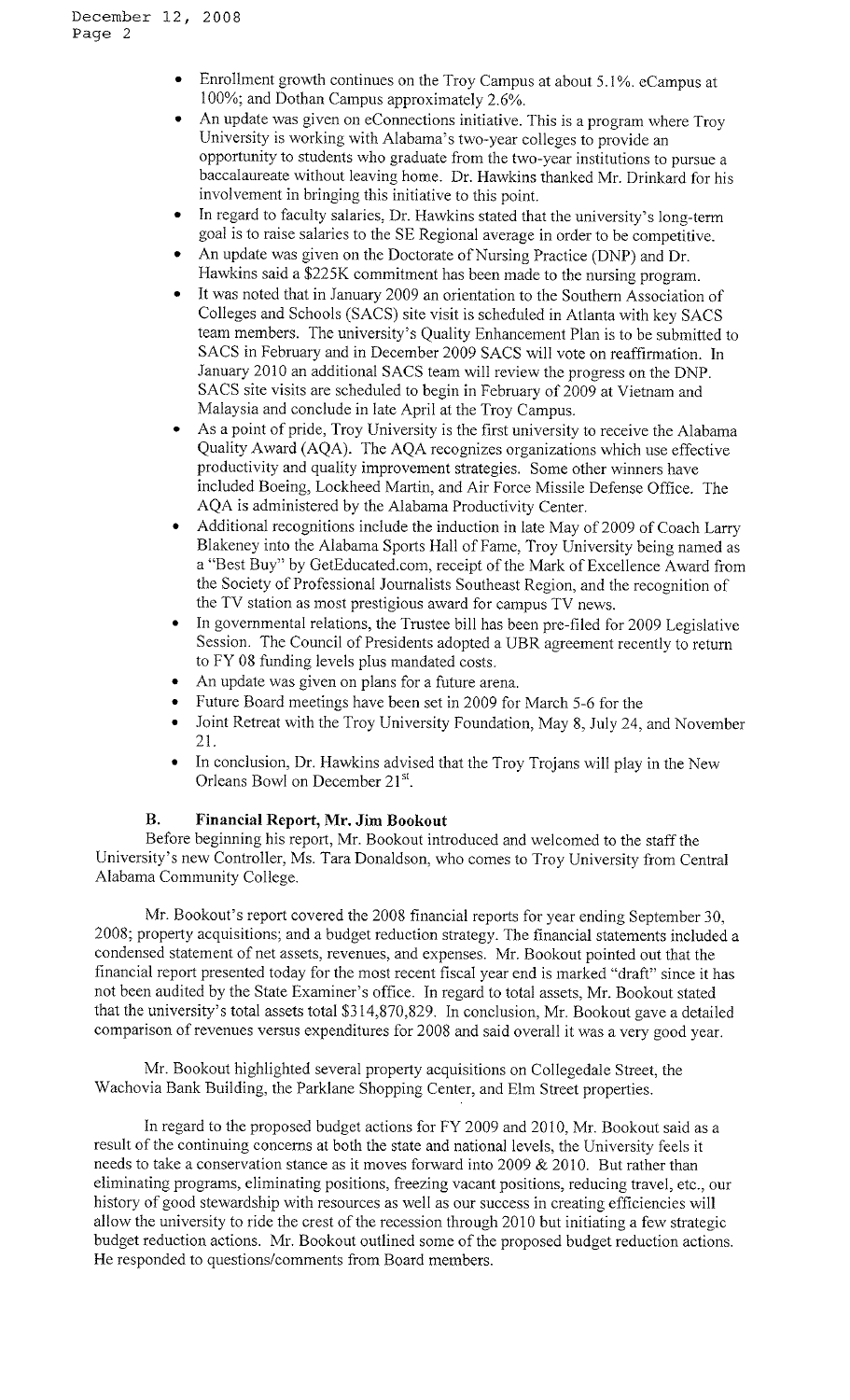#### **C. Board Committee Reports**

## o **Academic Affairs Committee, Honorable Gerald Dial**  • **SACS Update**

Dr. Ed Roach, Executive Vice Chancellor and Provost, was called upon to give an update on the Southern Association of State Colleges and Universities (SACS). He mentioned that at the SACS meeting in San Antonio, Texas, the vote was to approve Troy University's proposal for a level change that will authorize the University to offer up to three doctoral programs. This represents a significant accomplishment and will be a milestone in the history of Troy University. Dr. Roach expressed appreciation to Graduate Dean Dr. Dianne Barron, Dr. Edith Smith, and Dr. Bernita Hamilton and her team for the tremendous job they did in submitting a very good level change proposal.

The SACS off-site team has found our university to be in compliance with many vital requirements, including our financial picture. Our academic area was viewed positively, as well as the academic support services, library resources, strategic planning and other core areas. The on-site team will conduct additional reviews of our faculty resources, institutional effectiveness and will verify supporting documentation.

Dr. John Dew was commended on the fine job he has done in leading the University in its SACS reaccreditation efforts.

#### • **QEP Report**

Dr. Roach gave an update of our Quality Enhancement Plan (QEP) which is called "Creating a Culture of Reading." The plan is in the final stages of preparation and will be sent to the Southern Association in early February. The on-site will review the plan in the upcoming visit. Dean Eleanor Lee was commended in the outstanding leadership she is providing in this initiative.

#### • **University Accreditations**

Dr. Roach mentioned that the ACBSP visit to the Sorrell College of Business was made in November and we have received notification that all business programs of Troy have been reaccredited.

In the College of Education, NCA TE accreditation team visit was made in October and it is a two-step process which includes a review of certification programs by the Alabama Department of Education and the second step involves the NCATE team for compliance with six accreditation standards. The report indicated that the University passed all six of those standards and now it will go in April before the NCATE Board for a formal vote. It will also be placed on the March agenda for the State Department of Education. Upon completion of the process our programs will be accredited through 2015.

Another accreditation visit involves the Council for Accreditation for Counseling and Related Educational Programs (CACREP). This particular accreditation visits are site specific.

In response to an inquiry regarding the use of Remote Proctor technology, Dr. Roach provided an update on this process.

## o **Finance Committee, Honorable Roy H. Drinkard**

• **Report on Property Acquisition** 

• Mr. Drinkard introduced Resolution No. I and called upon Mr. Bookout who gave a brief overview.

> • **Resolution No. 1 - Transfer of Surplus Assets to State Funded Agencies**

## **RESOLUTION NO. 1**

## **ACTION: MR. GERALD DIAL MADE A MOTION TO ADOPT RESOLUTION NO. 1. A SECOND TO THE MOTION WAS MADE BY MR. ROY H. DRINKARD. THERE BEING NO FURTHER DISCUSSION, RESOLUTION NO. 1, WHICH FOLLOWS, WAS UNANIMOUSLY ADOPTED BY THE BOARD.**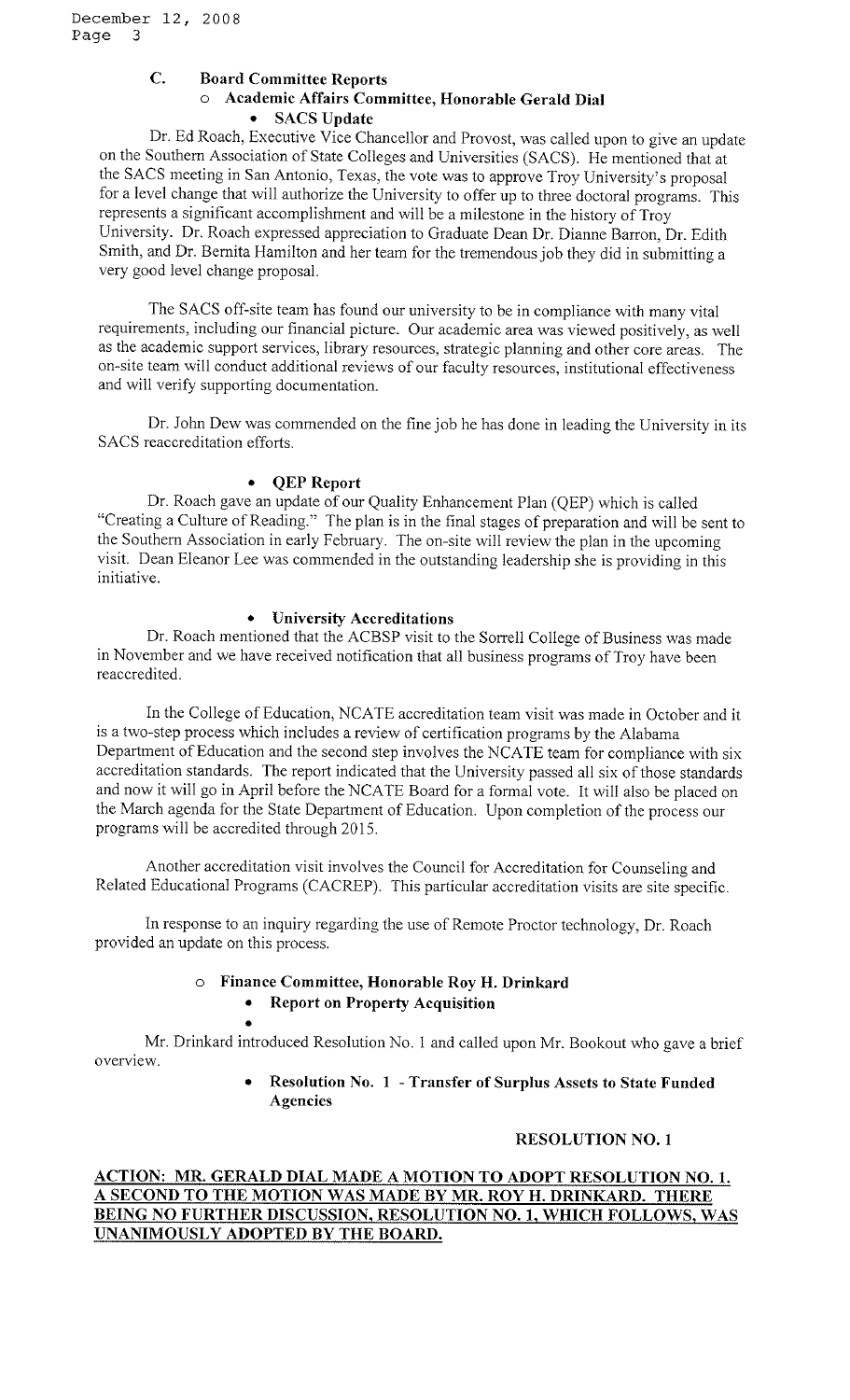#### **Troy University Transfer of Surplus Assets to State Funded Agencies**

**WHEREAS,** Troy University is required to dispose of surplus property in accordance with the Code of Alabama 1975, Title 41, Article 6 (Sections 41-16-120 through 125); and

**WHEREAS,** the code requires a formal sale to the general public of equipment and certain furnishings which have been deemed as no longer providing a benefit to the mission of the University; and

**WHEREAS,** Troy University periodically desires to supply other government agencies with needed equipment and furnishings; and

**WHEREAS,** the Board of Trustees has the authority (Sections 16-56-2 and 16-56-7) to dispose of property as it may deem in the best interest of the university.

**THEREFORE BE IT RESOLVED** by the Board of Trustees of Troy University to authorize the University to transfer surplus equipment and furnishings in good working condition, in lieu of a formal public sale. Examples include, but are not limited to, band instruments, school desks, office desks and science equipment. The process shall be implemented by the Department of Asset Management under the supervision of the Senior Vice Chancellor for Finance & Business Affairs.

• **Resolution No. 2 - On State Appropriations for the University** 

Mr. Drinkard called upon the Chancellor to summarize the resolution before the Board. Following the Chancellor's comments, the following action was taken.

## **RESOLUTION NO. 2**

## **ACTION: A MOTION TO ADOPT RESOLUTION NO. 2 WAS MADE BY MR. ROY H. DRINKARD. A SECOND WAS PROVIDED FROM MR. FOREST LATTA. IN DISCUSSION, MR. ALLEN OWEN INQUIRED AS TO HOW WE WILL USE RESOLUTION 2. THE CHANCELLOR RESPONDED THAT AS MEETINGS ARE HELD WITH LEGISLATORS IT WILL BE ESSENTIAL TO CONTINUE TO STRESS EQUITITY FUNDING. THERE BEING NO FURTHER DISCUSSION, RESOLUTION NO. 2, WHICH FOLLOWS, WAS APPROVED BY UNANIMOUS VOTE.**

## **RESOLUTION NO. 2**

## **On State Appropriations for Troy University**

**WHEREAS,** the Board of Trustees is aware of the economic condition of our State and the likelihood of proration in the current FY '09 Education Trust Fund Budget, as well as possible cuts in the FY 'IO ETF Budget; and

**WHEREAS,** the Board of Trustees is aware that the State's Universities received cuts in the Education Trust Fund of l l-15%, and the Post-Secondary System received cuts of 4.5-8%, and the State Department of Education was cut 3%; and

**WHEREAS,** the Board of Trustees believes that cuts in the Education Trust Fund be equitable; and

WHEREAS, The mandated cost of TRS and PEEHIP for university retirees was not funded in addition to the reduction in the O&M, Troy University's overall cut equaled \$9.3 million; and

**WHEREAS,** Troy University should receive \$12 million in equity funding, a funding initiative supported by the Governor and an agreement reached with the Alabama Legislature; and

**WHEREAS,** the Board of Trustees agrees with the Council of Presidents that funding for our State's Universities should be restored to FY '08 levels and mandated costs be included as well;

**THEREFORE, BE IT RESOLVED,** that the Board of Trustees most strongly requests that the Governor mandate that FY '08 funding for Troy University be restored, including mandated costs;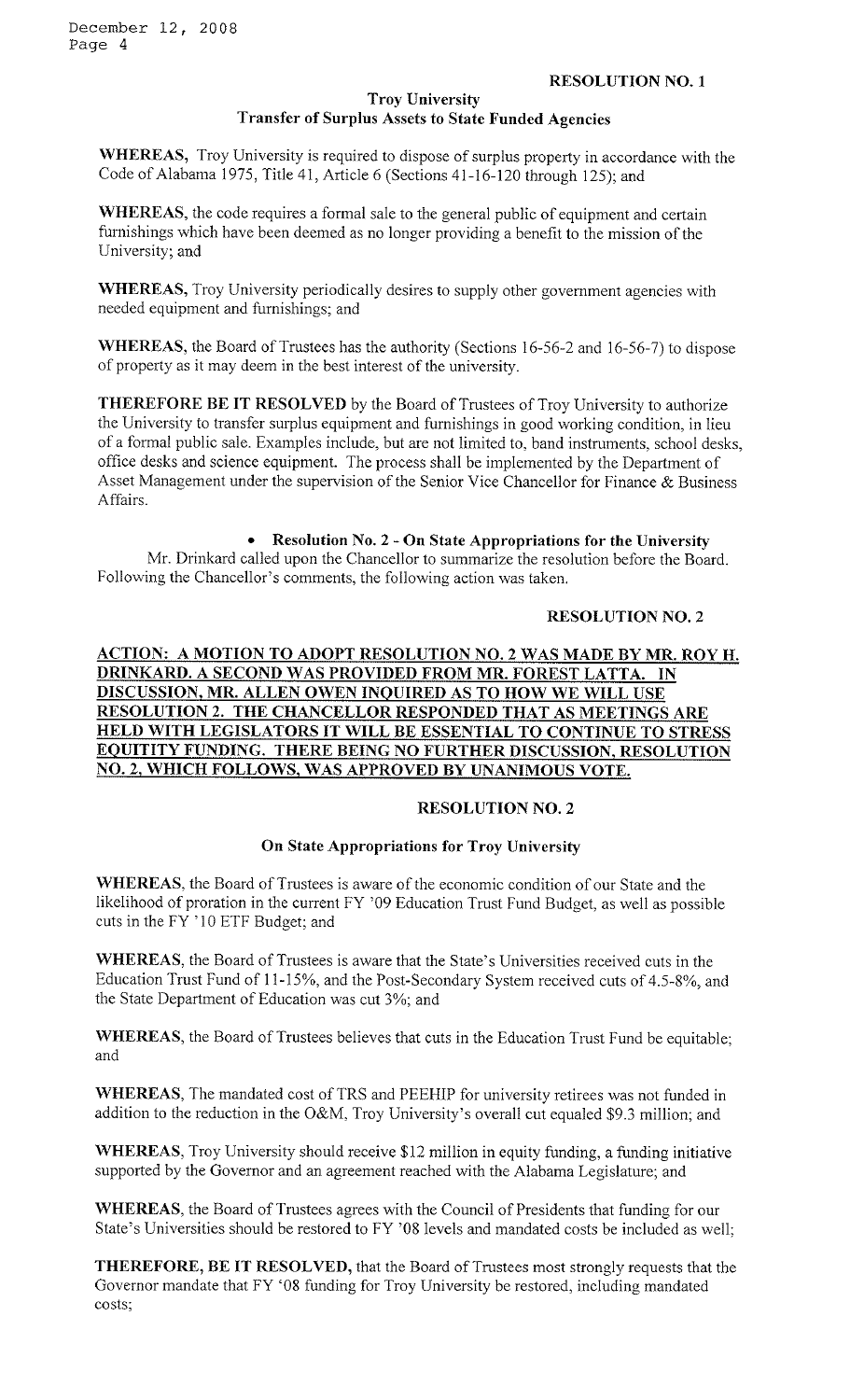**AND BE IT FURTHER RESOLVED,** that equity funding authorized by the Legislature of the State of Alabama be made available to provide a quality education for the citizen's of Alabama, and to support the role and mission of Troy University.

# o **Athletics Committee, Honorable Allen Owen**  • **Athletics Report**

Mr. Owen called upon Athletics Director Steve Dennis to update the Board on athletics activities. Mr. Dennis talked about fundraising efforts and said that the main fundraising source this year was the Trojan Warrior Booster Club with 600 members that has generated \$400,000. Through the Trojan Shield Society \$135,000 has been generated from Planned Giving for athletics.

From an academic stand point, the final numbers are being finalized in regard to the Academic Performance Rate (APR). We anticipate our results to be outstanding.

In regard to community service efforts, Mr. Dennis provided an update on student-athlete initiatives in the community which included a canned goods drive that was very successful.

An update was given on our Bowl participation and Mr. Dennis commended Coach Blakeney and his staff for their outstanding leadership.

#### o **Executive Committee, Dr. Doug Hawkins**  • **Resolution No. 3** - **Conflict of Interest Policy**

Chancellor Hawkins was called upon to introduce Resolution No. 3. He indicated that the resolution is to satisfy as SACS requirement.

## **RESOLUTION NO. 3**

## **ACTION: MR. DIAL MADE A MOTION TO APPROVE RESOLUTION NO. 3 WHICH FOLLOWS. A SECOND TO THE MOTION WAS PROVIDED BY MR. HIGGINS. THERE BEING NO FURTHER DISCUSSION, RESOLUTION NO. 3 PASSED.**

## **RESOLUTION NO. 3**

## **Troy University Conflict of Interest**

**WHEREAS,** the Troy University Board of Trustees leads by example and works in the best interest of the University; and

**WHEREAS,** the Board of Trustees is not controlled by a minority of Board members nor is it controlled by organizations or interests separate from the Board; and

**WHEREAS,** the Trustees comply with the ethics requirements of Alabama, including annual filing of a statement of financial interests (Code of Alabama, Section 36-25-14); and

**WHEREAS,** the Trustees serve in a position of great responsibility and trust, and must comply with the State ethics laws (Code of Alabama, Section 36-25-2).

**THEREFORE BE IT RESOLVED** by the Board of Trustees of Troy University to further demonstrate fidelity to the University by adopting the following "conflict of interest" statement as Article VI of the Bylaws of the Board of Trustees for Troy University.

> Conflict of Interest Policy Statement 12/12/08

It is the policy of the Troy University Board of Trustees that all members of the Board must exercise their responsibilities in managing the affairs of the institution in such a fashion and atmosphere that they continuously demonstrate that their decisions are based solely on the best interests of the institution. The Board wishes to guard against those actions that are illegal and improper as well as those that may create the appearance of impropriety.

In order to avoid any potential or real conflict of interest involving the position of a Trustee of Troy University and any business or economic interest which said member of the Board has, the Board member shall fully and publicly disclose said interest and will not participate in the discussion, debate, or voting upon said matter. Said disclosure shall be duly noted in the minutes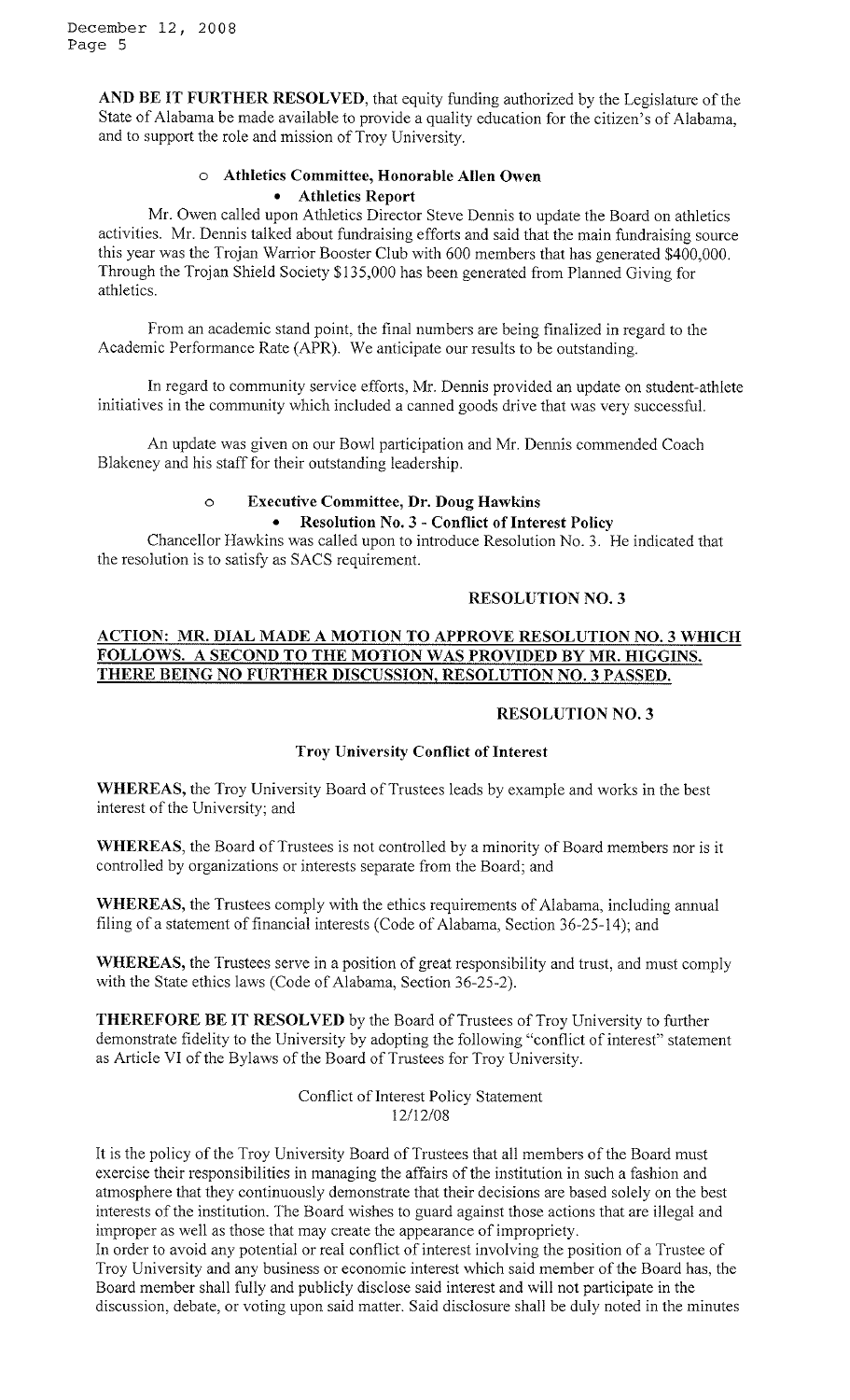December 12, 2008 Page 6

> of the meeting of the Board of Trustees or committee, if appropriate. The Board of Trustees, or a duly charged committee thereof, has the responsibility for administering the disclosures required in this conflict of interest policy statement.

A member of the Board of Trustees shall not use his or her position on the Board to profit financially from any service on the Board, except by receiving normal and customary reimbursement for expenses for service.

#### • **Resolution No. 4 -Commending Retiring Faculty and Staff**

Dr. Doug Hawkins called for a motion on Resolution No. 4 commending retiring faculty and staff. The following action was taken.

#### **RESOLUTION NO. 4**

## **ACTION: MR. GERALD DIAL MADE A MOTION TO ADOPT RESOLUTION NO. 4. A SECOND TO THE MOTION WAS MADE BY MR. ALLEN OWEN. THERE BEING NO FURTHER DISCUSSION, RESOLUTION NO. 4, WHICH FOLLOWS, WAS UNANIMOUSLY ADOPTED BY THE BOARD.**

## **RESOLUTION NO. 4**

#### **Commending 2008 Retiring Faculty and Staff**

**WHEREAS,** the following Troy State University faculty and staff members retired or will retire on the specified date:

#### FACULTY:

Joanne Bryant, Professor, Arts and Sciences, Montgomery Campus, August 1, 2008; Dr. Frank Allen Dennis, Professor of History, College of Arts and Sciences, Troy Campus, June 1, 2008; Adair Gilbert, Dean, School of Business, Dothan Campus, June 1, 2008; Patricia Hardin, Professor of Curriculum and Teaching, College of Education, Troy Campus, July 31, 2008; Peter Hefron, Associate Professor, Instructional, Pacific Region, Global Campus, January 1, 2008; James Holstead, Project Manager, Student Services, Southeast Region, Global Campus, May 1, 2008; Leslie Medlock, ESL Teacher, International Programs, Troy Campus, August 1, 2008; Ray Edward Moody, Accounting Lecturer, Sorrell College of Business, Troy Campus, June I, 2008; Dr. Darrell Pearson; Dr. Fred Viohl, Interim Director/Graduate Business Programs, Sorrell College of Business, Troy Campus, August I, 2008; Dr. Mary Ann Tighe, Professor of English, College of Arts and Sciences, Troy Campus, August 1, 2009;

#### STAFF:

James M. Clower, Director of Radio/TV, Troy Campus, April I, 2008; Bonnie Money, Phototypesetter Operator, Creative Services, August 1, 2008, Troy Campus; Mary Kathryn Devlin, Associate Registrar, Phenix City Campus, August 1, 2008; Michael Fairfield, Electronic Engineer, Department of Radio/TV, Troy Campus, March 1, 2008; Gisela Ford, Assistant to the Director, Institutional Support, e-Army ; Jimmy Holley, Coordinator for Continuing Education, Troy Campus, January 1, 2008; Jonua Byrd, Director of Financial Aid, Dothan Campus, January 2, 2008; Harry Willis, Equipment Operator, Grounds Maintenance, Dothan Campus, May 1, 2008; Jeannie Ann Kilbourne, Mary D. Lee Clerk Stenographer III, Enrollment Services, Troy Campus, January 1, 2008; Arthur Folmar, Post Office Supervisor, Troy Campus, January 1, 2008; Douglas C. Patterson, Senior Vice Chancellor for Administration, Troy Campus, January I, 2008; Dr. Cameron J. Martindale, Senior Vice Chancellor for Advancement and External Relations, Troy Campus, January 1, 2008; Kathy A. Young, Assistant Director of Academics, Global Campus, Fort Walton Beach, Florida Campus, January I, 2008.

**THERFO RE, BE IT RESOLVED** that this Board express to these faculty and staff members sincere appreciation for loyal and conscientious service to the university and wish them health and happiness in their retirement.

**BE IT FURTHER RESOLVED,** that an appropriate certificate be sent to the aforementioned as evidence of this recognition of his/her service to the university.

#### **V. Other**

There was no further action to come before the Board.